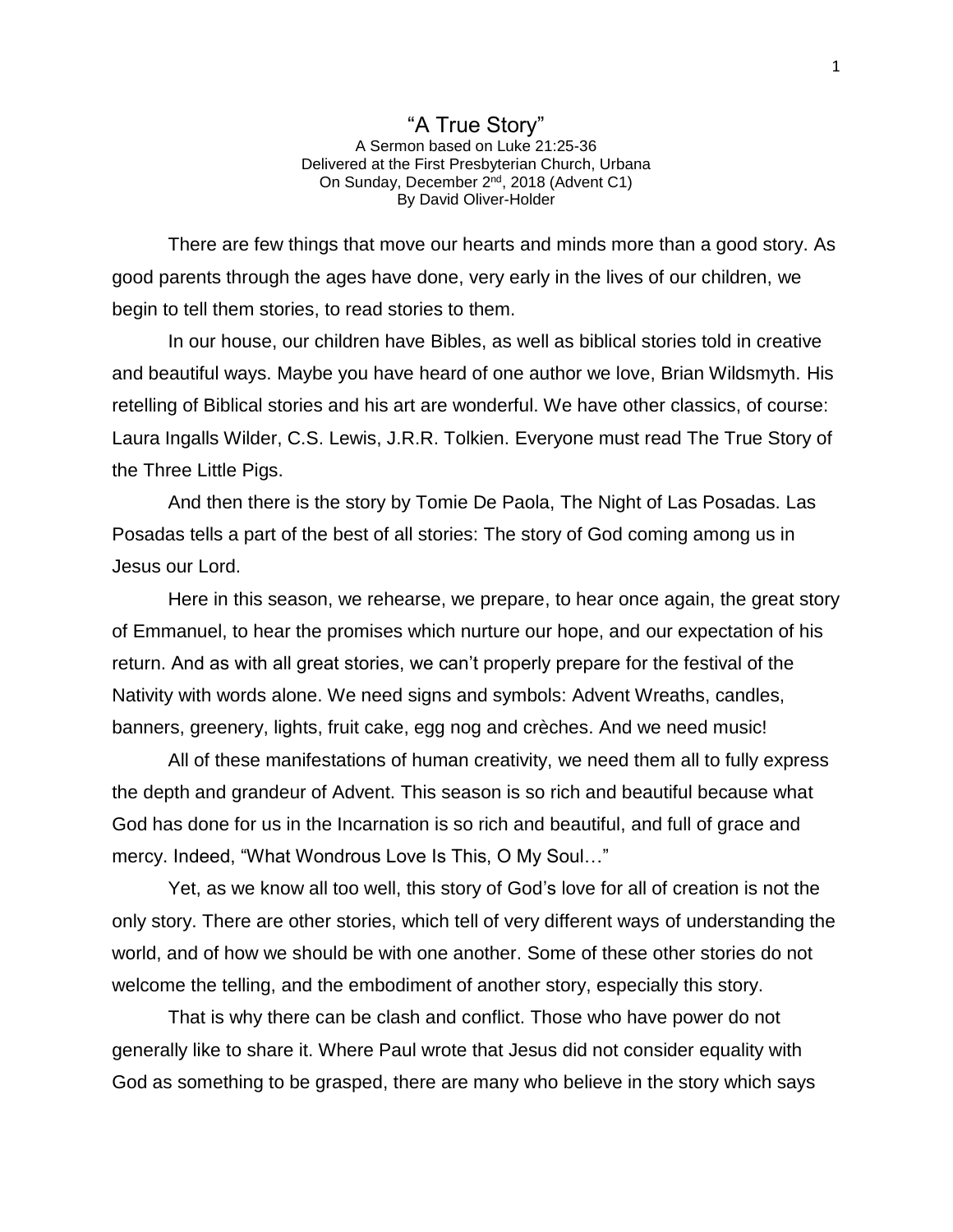that power is indeed something to be fought for.

Thus, Jesus and his coming and his way are not always welcomed. He told his first disciples that the world would hate them, just as it had hated him. That would be no excuse, however, for not bearing fruit. Follow him, and obey his command to love one another, and their lives would exhibit the evidence of what story they believed.

Many disciples today hold onto Jesus' command to "love one another," and they are willing to risk scorn, or picketing, and even hate, because they believe the story about Jesus and are committed to his way.

I think of the new initiative along our southern border which is calling itself Texas Impact. It's a statewide religious network. Their objective is to bring religious leaders to the border, where they can watch what goes on, where they can bear witness.

Part of what they do is sit in on court proceedings, and they are finding that the judges are much more circumspect when they know that religious leaders are watching. At the bridges which cross over the border, in places like McAllen, Texas, "we cross over, talk to some of the people who are waiting there in line, hand out water bottles, granola bars… and hear their stories about what they've gone through to get to this place," said Erica Nelson, the coordinator of the Courts and Ports program, and who is a graduate of Austin Presbyterian Theological Seminary.<sup>i</sup>

Disciples who do this sort of thing show what story they are shaped by. They show that their imaginations have not been subverted by other stories, false stories, the typical stories of power and might and pride.

And that is the choice that continues to confront disciples today. What story are you going to live out of, embody, be faithful to? As someone wrote this week:

*It's not, I think, violence that is the greatest threat to us today, but fear. Fear that drives us to forget who we are, to see people in need as the enemy, and to place securing our safety and comfort above meeting the basic needs of those in distress. Fear is more dangerous than violence because fear can lead us to forget our deepest identity and betray our most cherished values.ii*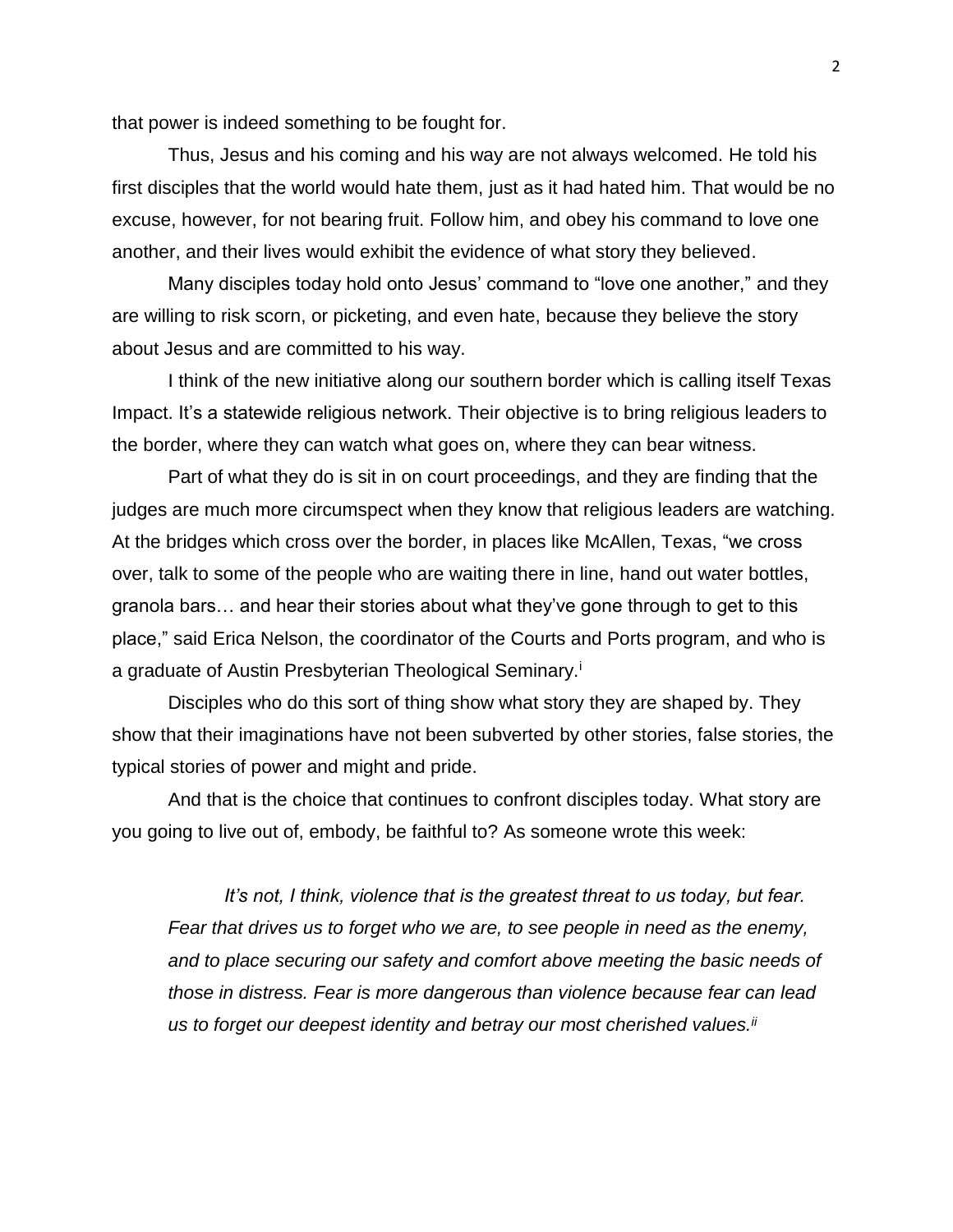Instead of giving in to fear, let us hear the truth of the Nativity all over again. The coming of Jesus among us is all about peace and justice. It's all about love and mercy. It is about vulnerability and trust, as God came among us, not in power and might, but in weakness as an infant, and the poverty of a stable. It is about taking us, poor as we are, living in the smelly stables of ourselves, and working miracles even there. Life overcomes death, not from a distance, but right in the grave yard. Light overcomes darkness, not when the sun is out, but at midnight, when no candle can be found.

That's a lot to ask of any story. So we should not be surprised that the truth of God coming among us as Immanuel is hard for Doubting Thomas' to believe. It is so much easier to have confidence in the usual suspects, stories about power and strength, having the right connections with the right people, and having enough wealth to secure ourselves, and enough might and weapons to make us feel safe.

This is why we begin Advent each year with prophecies such as this one we have heard from Luke's Gospel, apocalyptic visions of woe and unrest. Christ's coming cannot be reduced to being cute, precious and cuddly. That makes an idol of the Nativity.

No, Jesus came to bring what we need, and to remove our illusions, and our overconfidence in ourselves. And truth be told, not everyone wants what Jesus came to bring. Many are quite happy with their illusions. Many are indeed willing to fight to preserve their illusions, and to silence any who would resist them. Like King Herod wiping out the infants of Bethlehem, in the vain attempt to protect his kingdom from Jesus, the new-born king.

Prophets, then, use apocalyptic language, which is large language, even extreme language, to try and express unimaginably important events. John does this in the book of Revelation, chapter 12, where he describes a woman clothed with the sun, the moon under her feet and on her head a crown of 12 stars. She is pregnant and in the agony of labor. She is, of course, Mary, the mother of Jesus.

And who is nearby? A great red dragon, with seven heads and ten horns, whose tail drags a third of the stars of heaven behind it. And the dragon is waiting to pounce, the instant that the woman delivers her child, so that he can consume it and destroy the promise.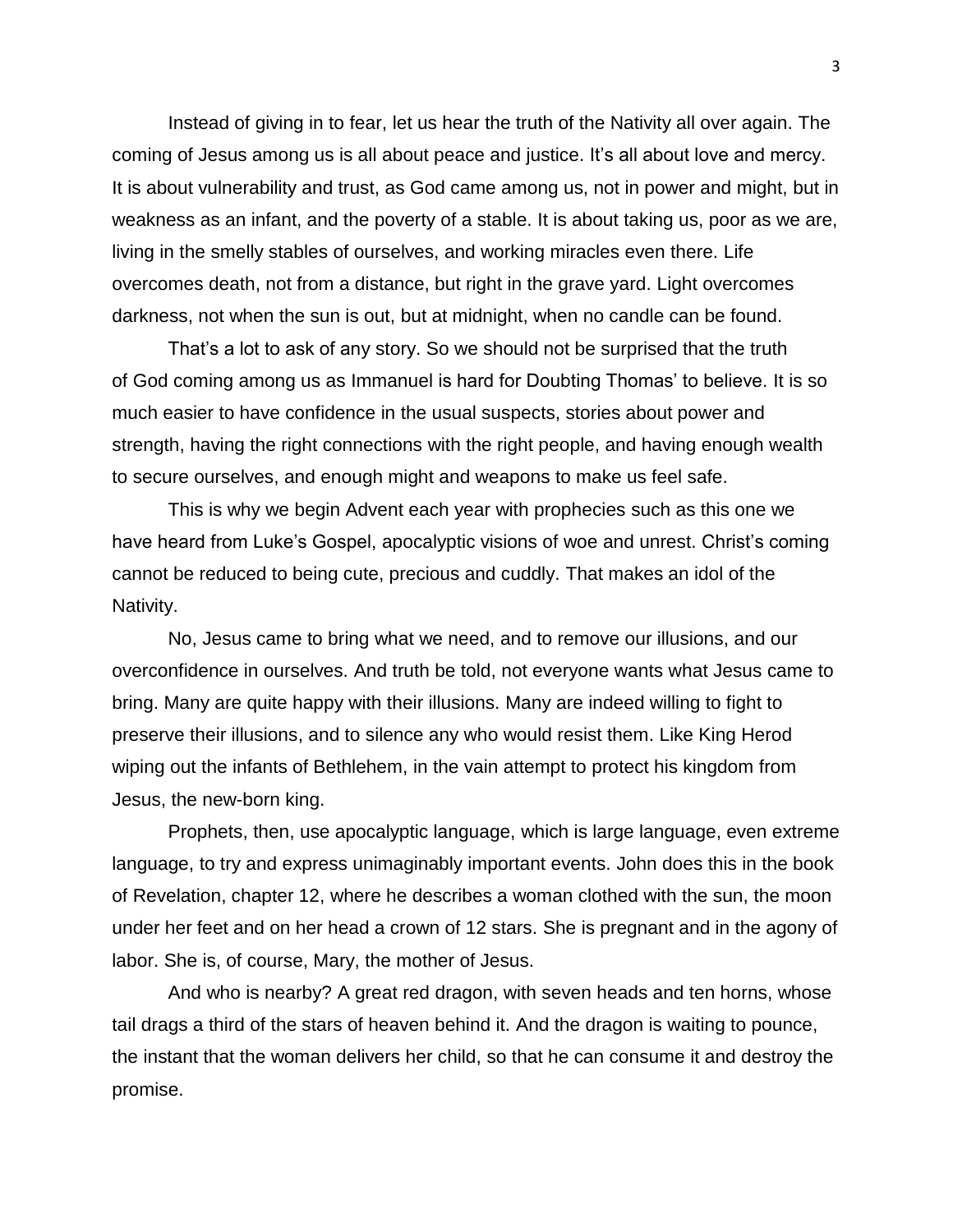That's apocalyptic language, used to describe the wonder of the Nativity, the Incarnation. Here in Luke 21, Jesus describes two great events at once. One is the coming destruction of Jerusalem by the Romans. The other is his return, which we still await. Both are unimaginably important. Both are times of great disillusionment, when illusions are unmasked and shown for what they are.

No one welcomes disillusionment. But for us who strive to follow Jesus and his way, for us to abide in Jesus' realm of peace, we all must be disillusioned, shed of our false stories. We express this in our baptismal liturgy, in the renunciations. We promise to turn from the world and its ways, from all other stories and philosophies and illusions, so that we can turn to Christ and his way. For each of us, at some point, it can feel apocalyptic.

It is deadly business, this baptism, as Martin Luther knew. We are supposed to put the Old Adam, the old ways, under the water to drown him, so that the new Adam, Christ, can live in us. Our trouble begins when we don't hold the old Adam under long enough. When we don't kill him off, he keeps popping back up to pull us back into the old ways, that without fail cause havoc, heart ache and all manner of mischief.

That is why we do this every year. That is the wisdom of the liturgical seasons. For we tend to be forgetful people, who are so easily entranced by false stories, and illusions.

We need to hear this story over and over again, so that we remember, so that we can be re-membered as the people who are the body of Christ, citizens of the one true realm of peace and grace and joy. We desperately need to remember how God has gifted us so in the Nativity.

I've been thinking of Zacchaeus this week. He is the man, you will remember, who was short, who wanted to see Jesus as he passed through town one day. So Zacchaeus climbed a Sycamore tree to get a better view.

In this season, as we decorate, we climb trees, in a sense, and literally, in the hope that we can see Jesus better, so that we can make him room. We pray that we will see him, but even more, we hope that he will see us, that he will call us down, and say to us, as he said to Zacchaeus, "Today, I will commune with you."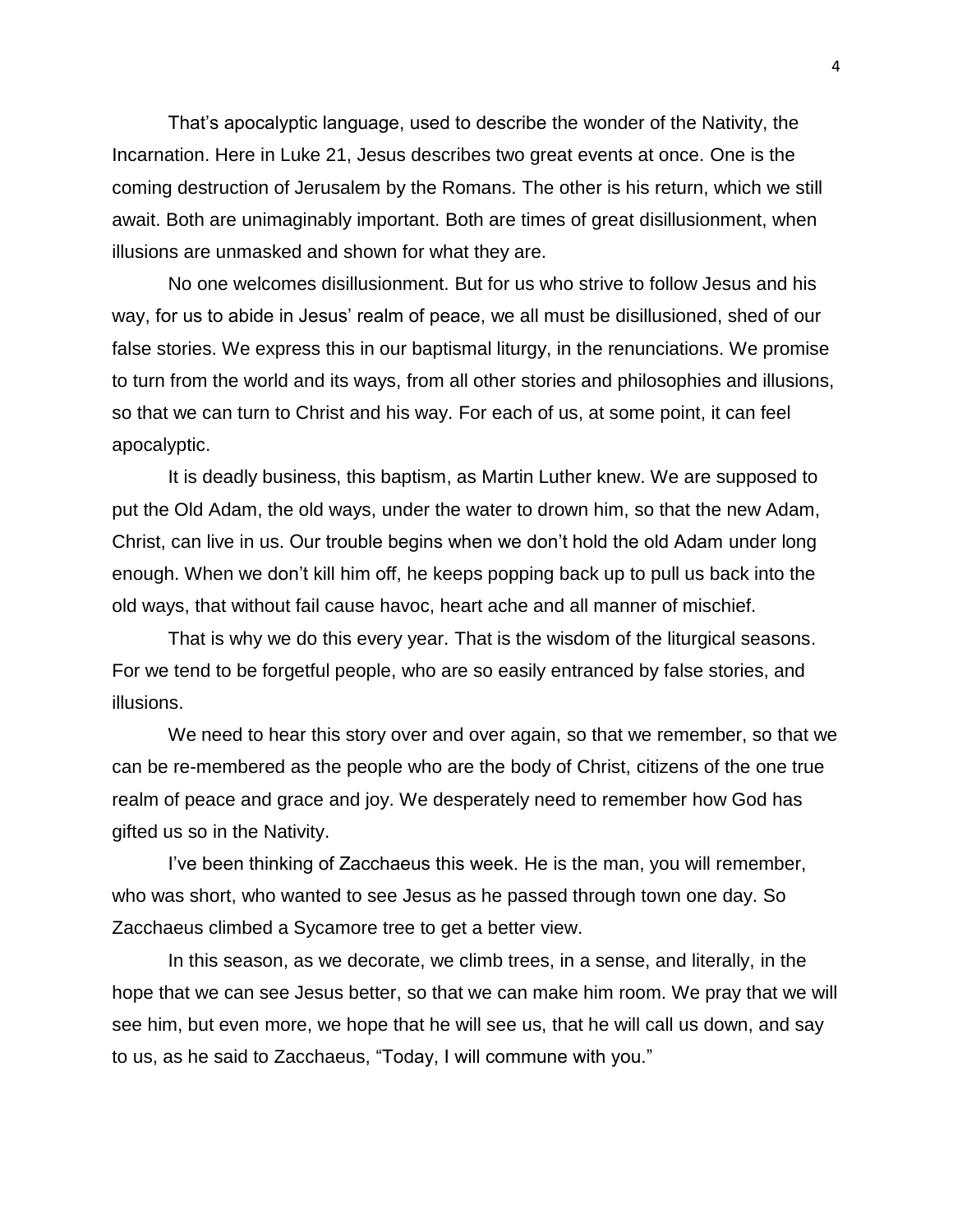Do you remember how corrupt, greedy, grasping Zacchaeus responded? He turned from his old ways, from the false story which said that it is o.k. to become wealthy by extorting money from others. And he did more than the law demanded to make right the wrongs he did to so many. He gave himself to a new story, Jesus' story, a story in which he found himself put right with God, and because he had been forgiven and put right with God, he could then work to make things right with others.

Zacchaeus shows us the way. Jesus said in our passage this morning, "People will faint from fear and foreboding…Now when these things begin to take place, stand up and raise your heads, because your redemption is drawing near."

*Let's translate it to our own circumstances: When people are afraid to be out during the holidays for fear of terrorist attack, we can remind each other to stand up and raise our heads, for our redemption has already drawn near in Jesus. When we are too afraid to admit to our country those seeking a safe home for fear they may be terrorists, we can remind each other to stand up and raise our heads, for our redemption has already drawn near in Jesus (who himself was a refugee as a child!). When the violence of our city streets push us to abandon civil rights and protections for all people regardless of their race or ethnicity, we can remind each other to stand up and raise our heads, for our redemption has already drawn near in Jesus.iii*

This is our story, and these are just a few ways we can live as if our lives are based on that story. One history wrote:

*[H]uman history is a history not only of cruelty, but also of compassion, sacrifice, courage, kindness. What we choose to emphasize in this complex history will determine our lives. If we see only the worst, it destroys our capacity to do something. If we remember those times and places - and there are so many – where people have behaved magnificently, this gives us the energy to act and at least the possibility of sending this spinning top of a world in a different direction. And if we do act, in however small a way, we don't have to wait for*